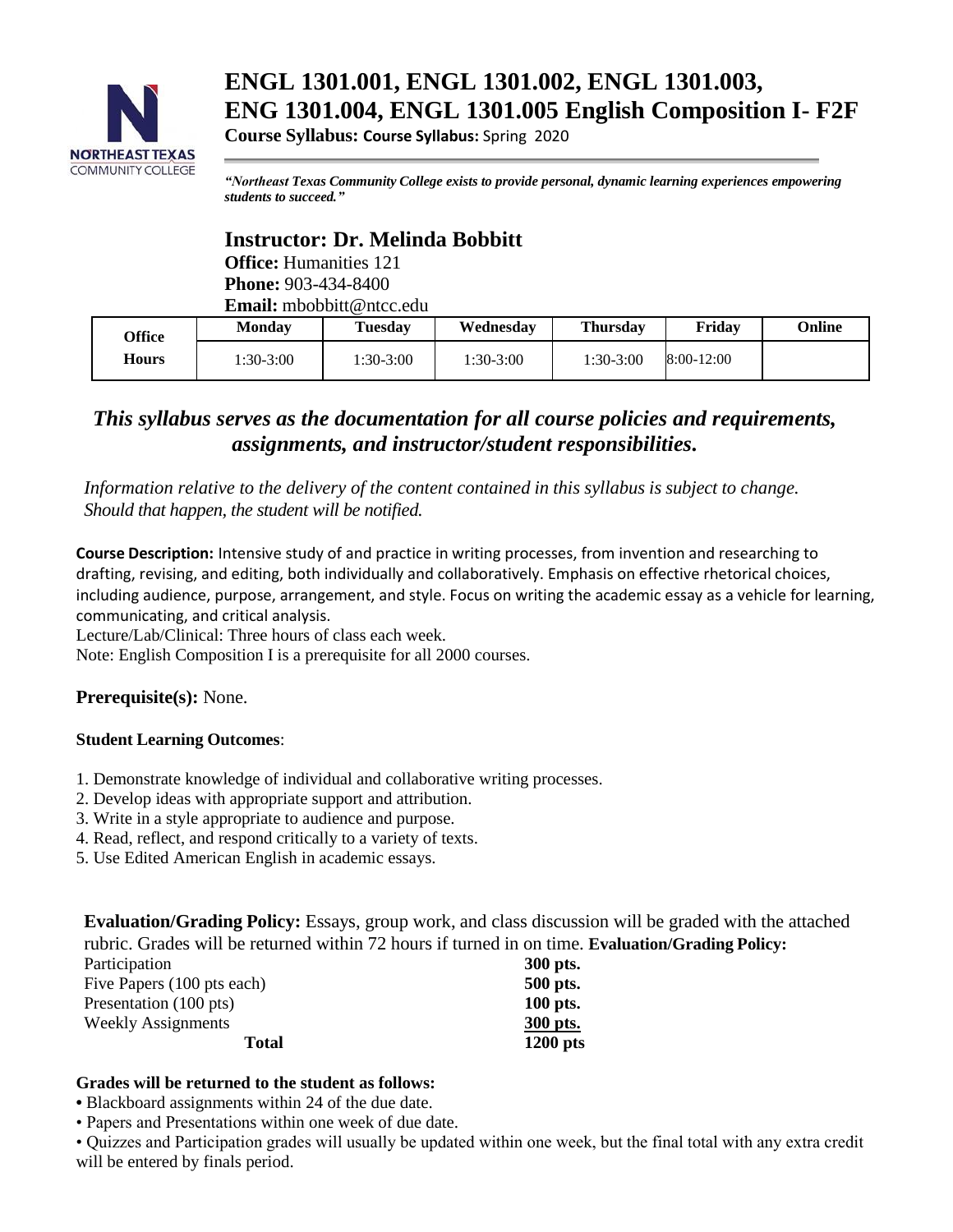**Required Instructional Materials:** Everyone's An Author With Readings 2016 MLA Update 2<sup>nd</sup> Edition

### **Publisher: Norton ISBN Number:978-0-393-61746-7**

**Optional Instructional Materials:** Articles printed off line

**Minimum Technology Requirements:** A computer and access to a printer.

**Required Computer Literacy Skills**: You must be able to use a computer and access the internet.

**Course Structure and Overview:** We will be writing 5 essays and several additional smaller assignments. You must complete the final essay in order to pass the course. Non completion of the final essay will result in an F for the course.

**Communications:** You may contact me either through my office phone or by email. I will answer you email during office hours or within 24 hours.

**Institutional/Course Policy: You must attend this course. 5 absences will result in an F. This is not an online course. Please do not treat it as if it is one. Even excused absences will count toward your five. You my rewrite an assignment only if it is turned in on time. Head phones are not allowed. Please use your phones only if asked during instruction. Otherwise they should not be on your table. If asked, please put them away.**

### **NTCC Academic Honesty/Ethics Statement:**

NTCC upholds the highest standards of academic integrity. The college expects all students to engage in their academic pursuits in an honest manner that is beyond reproach using their intellect and resources designated as allowable by the course instructor. Students are responsible for addressing questions about allowable resources with the course instructor. Academic dishonesty such as cheating, plagiarism, and collusion is unacceptable and may result in disciplinary action. This course will follow the NTCC Academic Honesty and Academic Ethics policies stated in the Student Handbook. Refer to the student handbook for more information on these subjects.

### **ADA Statement:**

It is the policy of NTCC to provide reasonable accommodations for qualified individuals who are students with disabilities. This College will adhere to all applicable federal, state, and local laws, regulations, and guidelines with respect to providing reasonable accommodations as required to afford equal educational opportunity. It is the student's responsibility to request accommodations. An appointment can be made with the Academic Advisor/Coordinator of Special Populations located in Student Services and can be reached at 903-434-8264. For more information and to obtain a copy of the Request for Accommodations, please refer to the special populations page on the NTCC websit[e.](http://www.ntcc.edu/index.php?module=Pagesetter&func=viewpub&tid=111&pid=1) 

### **Family Educational Rights and Privacy Act (FERPA)**:

The Family Educational Rights and Privacy Act (FERPA) is a federal law that protects the privacy of student education records. The law applies to all schools that receive funds under an applicable program of the U.S. Department of Education. FERPA gives parents certain rights with respect to their children's educational records. These rights transfer to the student when he or she attends a school beyond the high school level. Students to whom the rights have transferred are considered "eligible students." In essence, a parent has no legal right to obtain information concerning the child's college records without the written consent of the student. In compliance with FERPA, information classified as "directory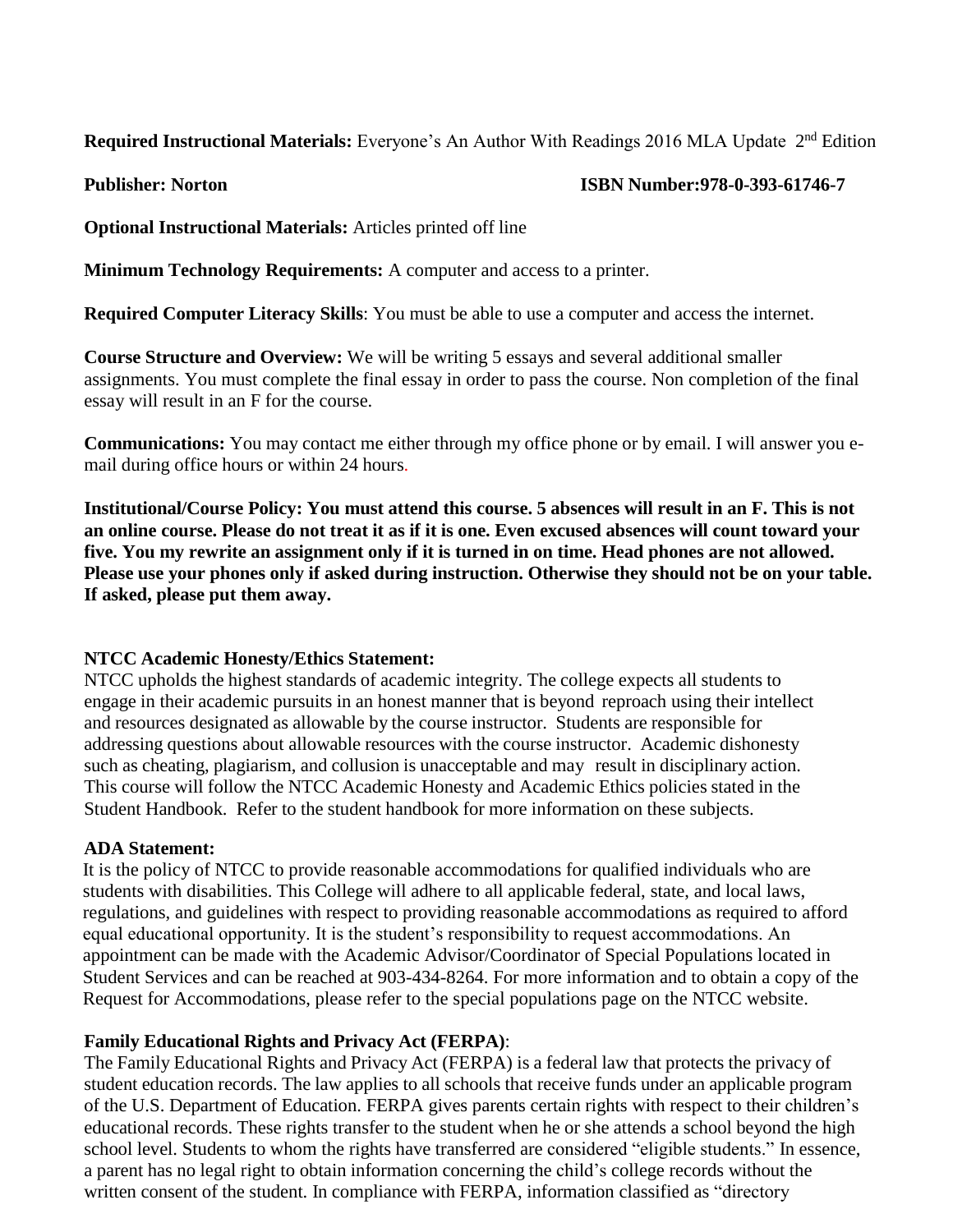information" may be released to the general public without the written consent of the student unless the student makes a request in writing. Directory information is defined as: the student's name, permanent address and/or local address, telephone listing, dates of attendance, most recent previous education institution attended, other information including major, field of study, degrees, awards received, and participation in officially recognized activities/sports.

**Tentative Course Timeline (\*note\* instructor reserves the right to make adjustments to this timeline at any point in the term):**

| Week 1  | <b>Chapter 1/ Brief Self Narrative to Share with the class</b>                                                                                                                                                                                 |  |  |
|---------|------------------------------------------------------------------------------------------------------------------------------------------------------------------------------------------------------------------------------------------------|--|--|
| Week 2  | <b>Lecture over Imagery/Narrative</b><br>Discussion/Bring in a Song that contains imagery-Write and share your thoughts<br>About the imagery in the song you brought and the songs of others. Online discussion<br>Write in your journal       |  |  |
| Week 3  | Bring in a narrative topic/ Bring in some imagery written or physical that goes<br>Goes with your topic/ Class discussion/ In class writing/ On line discussion/ Write in<br><b>Your journal</b>                                               |  |  |
| Week 4  | Imagery Paper due before class on Bb with citation/Lecture information Chapter 14<br>Pick a Topic/ Academic Writing - Bring 3 Articles/ MLA lecture/ Research Journal<br>Lecture. In class writing. On line discussion. Write in your Journal. |  |  |
| Week 5  | Lecture Putting Paper Together. Intro/Thesis/Outline. RJ 1,2,3 due on Bb. In Class<br>Writing. On line discussion.                                                                                                                             |  |  |
| Week 6  | Intro Thesis Outline due on Bb. RD due. One on One with instructor. Collaboration<br>Chapter 8. Advertisements bring 3. Get in groups to discuss. Read p. 246 Ch. 13<br>Online Discussion. Write in your journal.                              |  |  |
| Week 7  | <b>Group Work Advertisement</b><br><b>Group Work Advertisement - Group Advertisement</b><br><b>Individual Expository Essay</b>                                                                                                                 |  |  |
| Week 8  | <b>Post Group Advertisement on Bb Movie – Persuasive Essay</b><br>(Expository<br><b>Essay due on Bb)</b><br>Discussion over movie/ Lecture Persuasive essay/ Bring 3 topics Argumentative<br><b>Discussion Bb</b>                              |  |  |
| Week 9  | (Persuasive Essay due on Bb) Read Part IV p. 373 Discussion in class<br>Discussion over topics/Topics chosen/ Lecture over Research Paper/ Discussion on<br>Line. In class, write Intro/Thesis Outline                                         |  |  |
| Week 10 | Bring 3 Articles over topic chosen. Discuss in class. Write in Class. Discuss on line<br>Write in Journal, Post Intro/Thesis/Outline on Bb                                                                                                     |  |  |